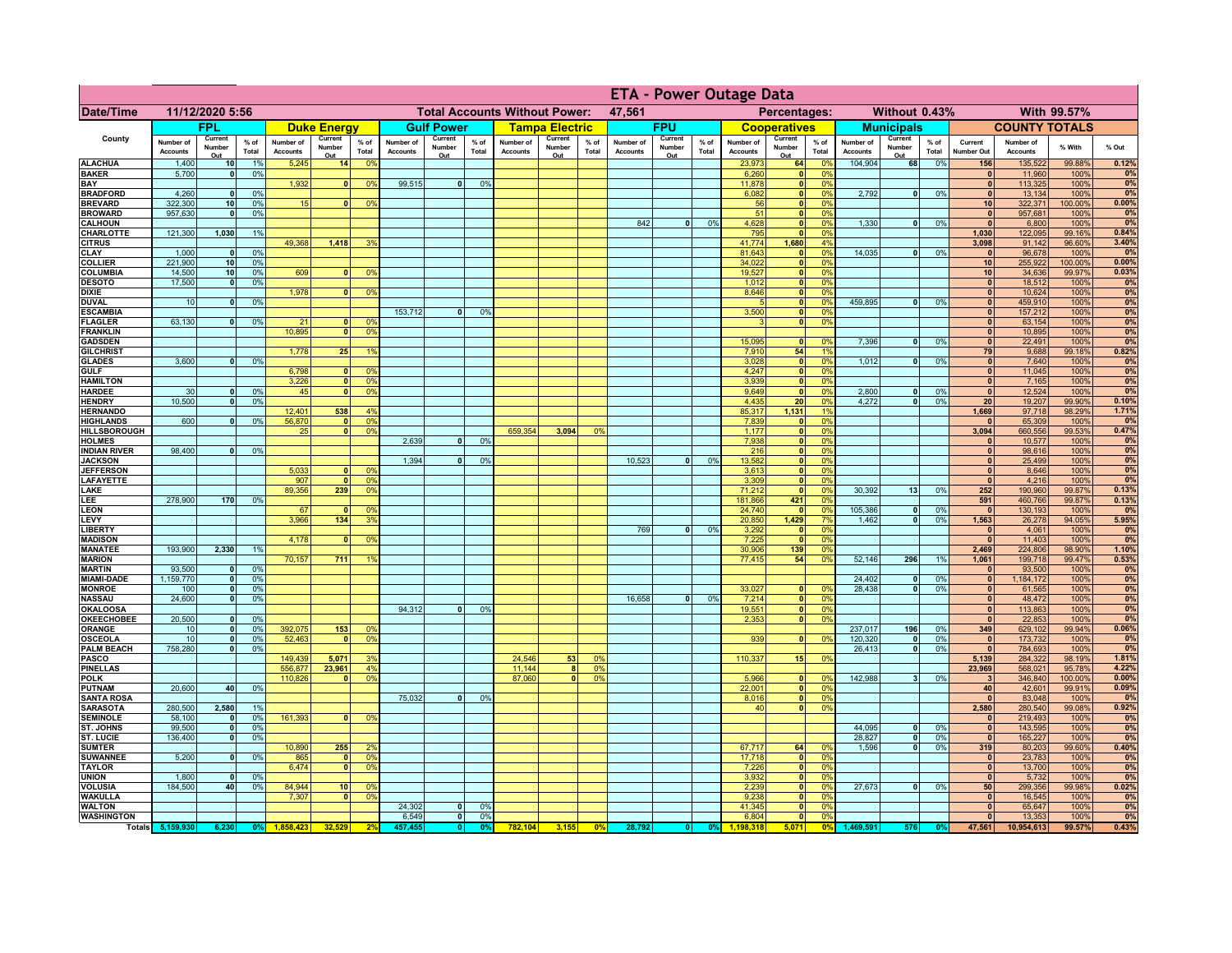## 11/12/2020 5:57 AM ETA

| <b>Power Provider</b>                                | County           | <b>Number of Customers</b> | <b>Current Number Out</b> | <b>Outage Percentage</b> | <b>Estimated Restore Time</b> |
|------------------------------------------------------|------------------|----------------------------|---------------------------|--------------------------|-------------------------------|
| <b>Duke Energy</b>                                   | <b>PINELLAS</b>  | 556,877                    | 23,961                    | 4.30%                    | <b>TBD</b>                    |
| Duke Energy                                          | PASCO            | 149,439                    | 5,071                     | 3.39%                    | TBD                           |
| Tampa Electric Company                               | HILLSBOROUGH     | 659,354                    | 3,094                     | 0.47%                    | $24$                          |
| Florida Power and Light Company                      | SARASOTA         | 280,500                    | 2,580                     | 0.92%                    | TBD                           |
| Florida Power and Light Company                      | <b>MANATEE</b>   | 193,900                    | 2,330                     | 1.20%                    | <b>TBD</b>                    |
| Withlacoochee River Electric Cooperative, Inc.       | <b>CITRUS</b>    | 26,118                     | 1,680                     | 6.43%                    | <b>TBD</b>                    |
| Central Florida Electric Cooperative                 | LEVY             | 18,470                     | 1,429                     | 7.74%                    | <b>TBD</b>                    |
| Duke Energy                                          | <b>CITRUS</b>    | 49,368                     | 1,418                     | 2.87%                    | <b>TBD</b>                    |
| Withlacoochee River Electric Cooperative, Inc.       | <b>HERNANDO</b>  | 85,130                     | 1,131                     | 1.33%                    | <b>TBD</b>                    |
| Florida Power and Light Company                      | CHARLOTTE        | 121,300                    | 1,030                     | 0.85%                    | <b>TBD</b>                    |
| Duke Energy                                          | <b>MARION</b>    | 70,157                     | 711                       | 1.01%                    | <b>TBD</b>                    |
| Duke Energy                                          | <b>HERNANDO</b>  | 12,401                     | 538                       | 4.34%                    | <b>TBD</b>                    |
| Lee County Electric Cooperative                      | LEE              | 181,866                    | 421                       | 0.23%                    | <b>TBD</b>                    |
|                                                      | <b>MARION</b>    | 52,146                     | 296                       | 0.57%                    | TBD                           |
| Ocala (Ocala Electric Utility)<br><b>Duke Energy</b> | <b>SUMTER</b>    | 10,890                     | 255                       | 2.34%                    | <b>TBD</b>                    |
| Duke Energy                                          | LAKE             | 89,356                     | 239                       | 0.27%                    | TBD                           |
| Orlando (Orlando Utilities Commission - OUC)         | ORANGE           | 221,950                    | 196                       | 0.09%                    | <b>TBD</b>                    |
| Florida Power and Light Company                      | LEE              | 278,900                    | 170                       | 0.06%                    | <b>TBD</b>                    |
| <b>Duke Energy</b>                                   | ORANGE           | 392,075                    | 153                       | 0.04%                    | <b>TBD</b>                    |
|                                                      | MANATEE          |                            | 139                       | 0.45%                    | <b>TBD</b>                    |
| Peace River Electric Cooperative, Inc.               |                  | 30,906                     |                           |                          |                               |
| <b>Duke Energy</b>                                   | LEVY             | 3,966                      | 134                       | 3.38%                    | <b>TBD</b>                    |
| Gainesville (Gainesville Regional Utilities - GRU)   | <b>ALACHUA</b>   | 98,500                     | 68                        | 0.07%                    | TBD                           |
| Central Florida Electric Cooperative                 | <b>ALACHUA</b>   | 918                        | 64                        | 6.97%                    | <b>TBD</b>                    |
| Central Florida Electric Cooperative                 | <b>GILCHRIST</b> | 7,906                      | 54                        | 0.68%                    | TBD                           |
| Sumter Electric Cooperative, Inc.                    | <b>MARION</b>    | 60,503                     | 54                        | 0.09%                    | <b>TBD</b>                    |
| Sumter Electric Cooperative, Inc.                    | <b>SUMTER</b>    | 66,702                     | 54                        | 0.08%                    | TBD                           |
| Tampa Electric Company                               | <b>PASCO</b>     | 24,546                     | 53                        | 0.22%                    | $24$                          |
| Florida Power and Light Company                      | PUTNAM           | 20,600                     | 40                        | 0.19%                    | TBD                           |
| Florida Power and Light Company                      | <b>VOLUSIA</b>   | 184,500                    | 40                        | 0.02%                    | <b>TBD</b>                    |
| Duke Energy                                          | <b>GILCHRIST</b> | 1,778                      | 25                        | 1.41%                    | TBD                           |
| Glades Electric Cooperative, Inc.                    | <b>HENDRY</b>    | 3,683                      | 20                        | 0.54%                    | <b>TBD</b>                    |
| Withlacoochee River Electric Cooperative, Inc.       | PASCO            | 110,302                    | 15                        | 0.01%                    | TBD                           |
| Duke Energy                                          | <b>ALACHUA</b>   | 5,245                      | 14                        | 0.27%                    | <b>TBD</b>                    |
| City of Leesburg                                     | LAKE             | 24,500                     | 13                        | 0.05%                    | TBD                           |
| Florida Power and Light Company                      | <b>ALACHUA</b>   | 1,400                      | 10                        | 0.71%                    | <b>TBD</b>                    |
| Florida Power and Light Company                      | <b>BREVARD</b>   | 322,300                    | 10                        | 0.00%                    | <b>TBD</b>                    |
| Florida Power and Light Company                      | <b>COLLIER</b>   | 221,900                    | 10                        | 0.00%                    | <b>TBD</b>                    |
| Florida Power and Light Company                      | COLUMBIA         | 14,500                     | 10                        | 0.07%                    | TBD                           |
| Withlacoochee River Electric Cooperative, Inc.       | <b>SUMTER</b>    | 1,015                      | 10                        | 0.99%                    | TBD                           |
| Duke Energy                                          | <b>VOLUSIA</b>   | 84,944                     | 10                        | 0.01%                    | TBD                           |
| Tampa Electric Company                               | <b>PINELLAS</b>  | 11,144                     | $\bf 8$                   | 0.07%                    | Restored                      |
| Lakeland (Lakeland Electric)                         | POLK             | 128,535                    | 3                         | 0.00%                    | TBD                           |
| City of Alachua                                      | <b>ALACHUA</b>   | 4,506                      | $\pmb{0}$                 | 0.00%                    | <b>TBD</b>                    |
| City of Newberry                                     | <b>ALACHUA</b>   | 1,898                      | $\mathbf 0$               | 0.00%                    | TBD                           |
| Clay Electric Cooperative                            | <b>ALACHUA</b>   | 23,055                     | $\mathbf 0$               | 0.00%                    | <b>TBD</b>                    |
| Clay Electric Cooperative                            | <b>BAKER</b>     | 2,582                      | $\mathbf 0$               | 0.00%                    | TBD                           |
| Florida Power and Light Company                      | <b>BAKER</b>     | 5,700                      | $\mathbf 0$               | 0.00%                    | <b>TBD</b>                    |
| Okefenoke Rural Electric Membership Corporation      | <b>BAKER</b>     | 3,678                      | $\mathbf 0$               | 0.00%                    | TBD                           |
| Duke Energy                                          | BAY              | 1,932                      | $\pmb{0}$                 | 0.00%                    | <b>TBD</b>                    |
| Gulf Coast Electric Cooperative, Inc.                | BAY              | 11,878                     | 0                         | 0.00%                    | TBD                           |
| <b>Gulf Power Company</b>                            | BAY              | 99,515                     | $\mathbf 0$               | 0.00%                    | Restored                      |
| City of Starke                                       | <b>BRADFORD</b>  | 2,792                      | 0                         | 0.00%                    | TBD                           |
| Clay Electric Cooperative                            | <b>BRADFORD</b>  | 6,082                      | $\mathbf 0$               | 0.00%                    | <b>TBD</b>                    |
| Florida Power and Light Company                      | <b>BRADFORD</b>  | 4,260                      | 0                         | 0.00%                    | TBD                           |
| Duke Energy                                          | <b>BREVARD</b>   | 15                         | $\mathbf 0$               | 0.00%                    | <b>TBD</b>                    |
| Peace River Electric Cooperative, Inc.               | <b>BREVARD</b>   | 56                         | 0                         | 0.00%                    | TBD                           |
| Florida Power and Light Company                      | <b>BROWARD</b>   | 957,630                    | $\mathbf 0$               | 0.00%                    | <b>TBD</b>                    |
| Lee County Electric Cooperative                      | <b>BROWARD</b>   | 51                         | 0                         | 0.00%                    | TBD                           |
| City of Blountstown                                  | <b>CALHOUN</b>   | 1,330                      | $\mathsf{O}\xspace$       | 0.00%                    | <b>TBD</b>                    |
| Florida Public Utilities Corporation                 | CALHOUN          | 842                        | 0                         | 0.00%                    | Restored                      |
| Gulf Coast Electric Cooperative, Inc.                | CALHOUN          | 1,793                      | $\mathbf 0$               | 0.00%                    | <b>TBD</b>                    |
| West Florida Electric Cooperative, Inc.              | CALHOUN          | 2,835                      | 0                         | 0.00%                    | TBD                           |
| Lee County Electric Cooperative                      | <b>CHARLOTTE</b> | 795                        | $\mathbf 0$               | 0.00%                    | <b>TBD</b>                    |
| Sumter Electric Cooperative, Inc.                    | <b>CITRUS</b>    | 15,656                     | $\mathsf 0$               | 0.00%                    | <b>TBD</b>                    |
| Clay Electric Cooperative                            | <b>CLAY</b>      | 81,643                     | $\mathsf{O}\xspace$       | 0.00%                    | <b>TBD</b>                    |
| Florida Power and Light Company                      | <b>CLAY</b>      | 1,000                      | 0                         | 0.00%                    | <b>TBD</b>                    |
| Green Cove Springs Electric                          | <b>CLAY</b>      | 4,041                      | $\mathsf{O}\xspace$       | 0.00%                    | TBD                           |
| Jacksonville (JEA)                                   | CLAY             | 9,994                      | 0                         | 0.00%                    | <b>TBD</b>                    |
| Lee County Electric Cooperative                      | <b>COLLIER</b>   | 34,022                     | $\mathbf 0$               | 0.00%                    | <b>TBD</b>                    |
| Clay Electric Cooperative                            | COLUMBIA         | 17,543                     | 0                         | 0.00%                    | TBD                           |
| <b>Duke Energy</b>                                   | <b>COLUMBIA</b>  | 609                        | $\pmb{0}$                 | 0.00%                    | <b>TBD</b>                    |
| Suwannee Valley Electric Cooperative, Inc.           | COLUMBIA         | 1,984                      | 0                         | 0.00%                    | TBD                           |
| Florida Power and Light Company                      | <b>DESOTO</b>    | 17,500                     | $\mathbf 0$               | 0.00%                    | <b>TBD</b>                    |
|                                                      |                  |                            |                           |                          |                               |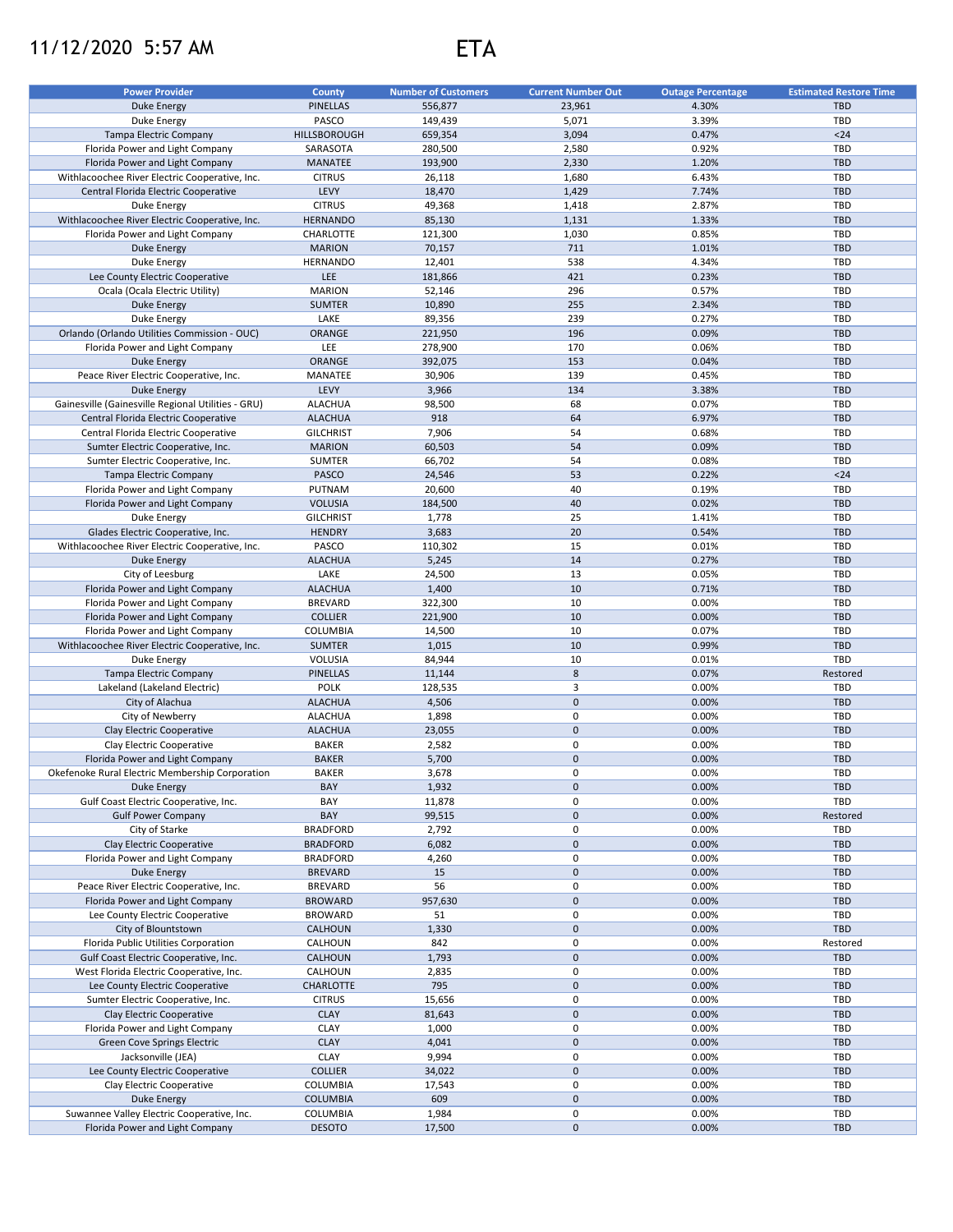## 11/12/2020 5:57 AM ETA



| Peace River Electric Cooperative, Inc.       | <b>DESOTO</b>       | 1,012        | 0                   | 0.00% | TBD        |
|----------------------------------------------|---------------------|--------------|---------------------|-------|------------|
|                                              |                     |              |                     |       |            |
| Central Florida Electric Cooperative         | <b>DIXIE</b>        | 8,025        | 0                   | 0.00% | <b>TBD</b> |
| Duke Energy                                  | <b>DIXIE</b>        | 1,978        | 0                   | 0.00% | <b>TBD</b> |
| Tri-County Electric Cooperative              | <b>DIXIE</b>        | 621          | 0                   | 0.00% | <b>TBD</b> |
|                                              |                     |              |                     |       |            |
| Clay Electric Cooperative                    | <b>DUVAL</b>        | 5            | 0                   | 0.00% | <b>TBD</b> |
| Florida Power and Light Company              | <b>DUVAL</b>        | 10           | $\mathbf 0$         | 0.00% | <b>TBD</b> |
| Jacksonville (JEA)                           | <b>DUVAL</b>        | 440,938      | $\mathsf 0$         | 0.00% | <b>TBD</b> |
|                                              |                     |              |                     |       |            |
| Jacksonville Beach (Beaches Energy Services) | <b>DUVAL</b>        | 18,957       | 0                   | 0.00% | <b>TBD</b> |
| Escambia River Electric Cooperative, Inc.    | <b>ESCAMBIA</b>     | 3,500        | $\mathbf 0$         | 0.00% | <b>TBD</b> |
|                                              |                     |              |                     |       |            |
| <b>Gulf Power Company</b>                    | <b>ESCAMBIA</b>     | 153,712      | 0                   | 0.00% | Restored   |
| Clay Electric Cooperative                    | <b>FLAGLER</b>      | 3            | $\mathsf 0$         | 0.00% | <b>TBD</b> |
| <b>Duke Energy</b>                           | <b>FLAGLER</b>      | 21           | $\mathbf 0$         | 0.00% | <b>TBD</b> |
|                                              |                     |              |                     |       |            |
| Florida Power and Light Company              | <b>FLAGLER</b>      | 63,130       | 0                   | 0.00% | <b>TBD</b> |
| <b>Duke Energy</b>                           | <b>FRANKLIN</b>     | 10,895       | $\mathbf 0$         | 0.00% | <b>TBD</b> |
|                                              |                     |              |                     |       |            |
| Chattahoochee Electric                       | GADSDEN             | 1,173        | 0                   | 0.00% | <b>TBD</b> |
| City of Havana                               | GADSDEN             | 1,455        | $\mathbf 0$         | 0.00% | <b>TBD</b> |
| City of Quincy                               | GADSDEN             | 4,768        | 0                   | 0.00% | TBD        |
|                                              |                     |              |                     |       |            |
| Talquin Electric Cooperative, Inc.           | GADSDEN             | 15,095       | $\mathbf 0$         | 0.00% | <b>TBD</b> |
| Clay Electric Cooperative                    | <b>GILCHRIST</b>    | 4            | $\pmb{0}$           | 0.00% | TBD        |
|                                              |                     |              |                     |       |            |
| City of Moore Haven                          | <b>GLADES</b>       | 1,012        | $\pmb{0}$           | 0.00% | <b>TBD</b> |
| Florida Power and Light Company              | <b>GLADES</b>       | 3,600        | $\mathsf 0$         | 0.00% | TBD        |
| Glades Electric Cooperative, Inc.            | <b>GLADES</b>       | 3,028        | $\mathsf{O}\xspace$ | 0.00% | <b>TBD</b> |
|                                              |                     |              |                     |       |            |
| Duke Energy                                  | <b>GULF</b>         | 6,798        | $\pmb{0}$           | 0.00% | <b>TBD</b> |
| Gulf Coast Electric Cooperative, Inc.        | <b>GULF</b>         | 4,247        | $\mathbf 0$         | 0.00% | <b>TBD</b> |
|                                              |                     |              |                     |       |            |
| Duke Energy                                  | <b>HAMILTON</b>     | 3,226        | 0                   | 0.00% | <b>TBD</b> |
| Suwannee Valley Electric Cooperative, Inc.   | <b>HAMILTON</b>     | 3,939        | $\mathbf 0$         | 0.00% | <b>TBD</b> |
|                                              |                     |              | 0                   | 0.00% | TBD        |
| City of Wauchula                             | HARDEE              | 2,800        |                     |       |            |
| <b>Duke Energy</b>                           | <b>HARDEE</b>       | 45           | $\mathbf 0$         | 0.00% | <b>TBD</b> |
| Florida Power and Light Company              | HARDEE              | 30           | 0                   | 0.00% | <b>TBD</b> |
|                                              |                     |              |                     |       |            |
| Glades Electric Cooperative, Inc.            | <b>HARDEE</b>       | $\mathbf{0}$ | $\mathbf{0}$        |       | <b>TBD</b> |
| Peace River Electric Cooperative, Inc.       | HARDEE              | 9,649        | 0                   | 0.00% | <b>TBD</b> |
|                                              | <b>HENDRY</b>       |              | $\mathbf 0$         |       | <b>TBD</b> |
| City of Clewiston                            |                     | 4,272        |                     | 0.00% |            |
| Florida Power and Light Company              | <b>HENDRY</b>       | 10,500       | 0                   | 0.00% | TBD        |
| Lee County Electric Cooperative              | <b>HENDRY</b>       | 752          | $\mathbf 0$         | 0.00% | <b>TBD</b> |
|                                              |                     |              |                     |       |            |
| Sumter Electric Cooperative, Inc.            | <b>HERNANDO</b>     | 187          | 0                   | 0.00% | TBD        |
| <b>Duke Energy</b>                           | <b>HIGHLANDS</b>    | 56,870       | 0                   | 0.00% | <b>TBD</b> |
|                                              |                     | 600          | $\mathsf 0$         |       | TBD        |
| Florida Power and Light Company              | <b>HIGHLANDS</b>    |              |                     | 0.00% |            |
| Glades Electric Cooperative, Inc.            | <b>HIGHLANDS</b>    | 7,461        | $\mathbf 0$         | 0.00% | <b>TBD</b> |
| Peace River Electric Cooperative, Inc.       | <b>HIGHLANDS</b>    | 378          | 0                   | 0.00% | TBD        |
|                                              |                     |              |                     |       |            |
| Duke Energy                                  | HILLSBOROUGH        | 25           | $\mathbf 0$         | 0.00% | <b>TBD</b> |
| Peace River Electric Cooperative, Inc.       | HILLSBOROUGH        | 1,177        | 0                   | 0.00% | TBD        |
|                                              |                     | 321          | $\mathbf 0$         | 0.00% | <b>TBD</b> |
| Choctawhatchee Electric Cooperative          | <b>HOLMES</b>       |              |                     |       |            |
| <b>Gulf Power Company</b>                    | <b>HOLMES</b>       | 2,639        | 0                   | 0.00% | Restored   |
| West Florida Electric Cooperative, Inc.      | <b>HOLMES</b>       | 7,617        | $\mathsf{O}\xspace$ | 0.00% | <b>TBD</b> |
|                                              |                     |              |                     |       |            |
| City of Vero Beach                           | <b>INDIAN RIVER</b> | 0            | $\mathsf 0$         |       | TBD        |
| Florida Power and Light Company              | <b>INDIAN RIVER</b> | 98,400       | $\mathsf{O}\xspace$ | 0.00% | <b>TBD</b> |
|                                              |                     | 216          | 0                   |       | TBD        |
| Peace River Electric Cooperative, Inc.       | <b>INDIAN RIVER</b> |              |                     | 0.00% |            |
| Florida Public Utilities Corporation         | <b>JACKSON</b>      | 10,523       | 0                   | 0.00% | Restored   |
|                                              | <b>JACKSON</b>      | 50           | 0                   | 0.00% | TBD        |
| Gulf Coast Electric Cooperative, Inc.        |                     |              |                     |       |            |
| <b>Gulf Power Company</b>                    | <b>JACKSON</b>      | 1,394        | $\pmb{0}$           | 0.00% | Restored   |
| West Florida Electric Cooperative, Inc.      | <b>JACKSON</b>      | 13,532       | 0                   | 0.00% | TBD        |
| Duke Energy                                  | <b>JEFFERSON</b>    | 5,033        | 0                   | 0.00% | TBD        |
|                                              |                     |              |                     |       |            |
| Tri-County Electric Cooperative              | <b>JEFFERSON</b>    | 3,613        | 0                   | 0.00% | <b>TBD</b> |
| Central Florida Electric Cooperative         | LAFAYETTE           | 9            | 0                   | 0.00% | <b>TBD</b> |
| Duke Energy                                  |                     | 907          | 0                   |       | <b>TBD</b> |
|                                              | LAFAYETTE           |              |                     | 0.00% |            |
| Suwannee Valley Electric Cooperative, Inc.   | LAFAYETTE           | 3,254        | 0                   | 0.00% | TBD        |
| <b>Tri-County Electric Cooperative</b>       | LAFAYETTE           | 46           | 0                   | 0.00% | <b>TBD</b> |
|                                              |                     |              |                     |       |            |
| City of Mount Dora                           | LAKE                | 5,892        | 0                   | 0.00% | <b>TBD</b> |
| Clay Electric Cooperative                    | LAKE                | 2,317        | 0                   | 0.00% | TBD        |
| Sumter Electric Cooperative, Inc.            | LAKE                | 68,895       | 0                   | 0.00% | <b>TBD</b> |
|                                              |                     |              |                     |       |            |
| City of Tallahassee                          | LEON                | 105,386      | 0                   | 0.00% | TBD        |
| Duke Energy                                  | <b>LEON</b>         | 67           | 0                   | 0.00% | <b>TBD</b> |
|                                              |                     |              |                     |       |            |
| Talquin Electric Cooperative, Inc.           | LEON                | 24,740       | 0                   | 0.00% | TBD        |
| City of Williston                            | LEVY                | 1,462        | 0                   | 0.00% | <b>TBD</b> |
| Clay Electric Cooperative                    | LEVY                | 744          | 0                   | 0.00% | TBD        |
|                                              |                     |              |                     |       |            |
| Sumter Electric Cooperative, Inc.            | LEVY                | 1,636        | $\mathsf{O}\xspace$ | 0.00% | <b>TBD</b> |
| Florida Public Utilities Corporation         | LIBERTY             | 769          | 0                   | 0.00% | Restored   |
| Talquin Electric Cooperative, Inc.           | <b>LIBERTY</b>      | 3,292        | 0                   | 0.00% | <b>TBD</b> |
|                                              |                     |              |                     |       |            |
| Duke Energy                                  | <b>MADISON</b>      | 4,178        | 0                   | 0.00% | TBD        |
| Tri-County Electric Cooperative              | <b>MADISON</b>      | 7,225        | 0                   | 0.00% | <b>TBD</b> |
|                                              |                     |              |                     |       |            |
| Central Florida Electric Cooperative         | <b>MARION</b>       | 9            | 0                   | 0.00% | TBD        |
| Clay Electric Cooperative                    | <b>MARION</b>       | 16,903       | 0                   | 0.00% | <b>TBD</b> |
| Florida Power and Light Company              | <b>MARTIN</b>       | 93,500       | 0                   | 0.00% | TBD        |
|                                              |                     |              |                     |       |            |
| Florida Power and Light Company              | MIAMI-DADE          | 1,159,770    | 0                   | 0.00% | <b>TBD</b> |